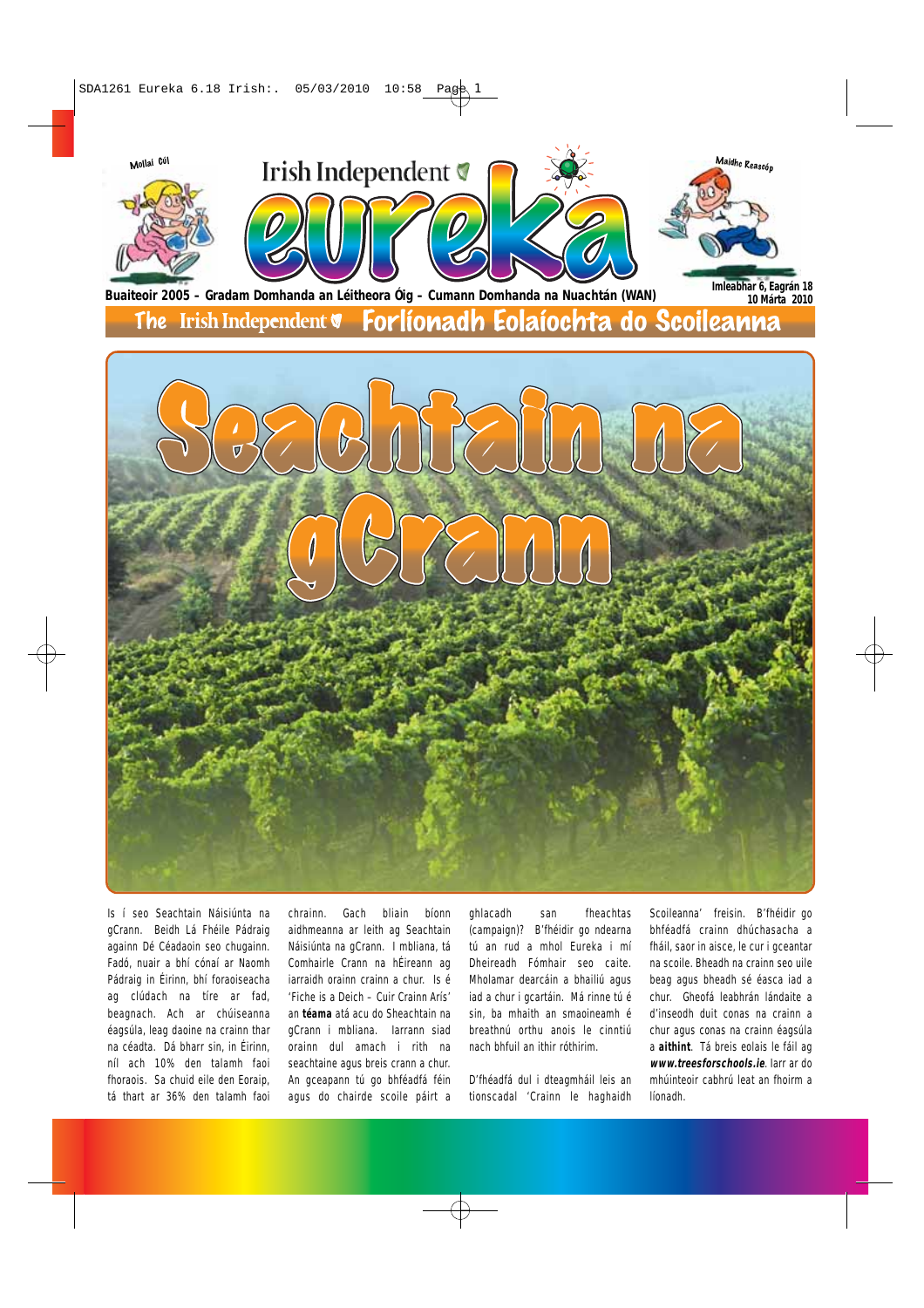

inn sé deacair ainm a chur ar chrainn nuair nach mbíonn na duilleoga le feiceáil. Ach bíonn bachlóga (buds) éagsúla ar na crainn, agus mar sin, is féidir na crainn a aithint ó na bachlóga.<br>Tá na bachlóga.<br>Féach go cúramach íonn sé deacair ainm a chur ar chrainn nuair nach mbíonn na duilleoga le feiceáil. Ach bíonn bachlóga (buds) éagsúla ar na crainn, agus mar sin, is féidir na crainn a aithint ó na bachlóga.

chur ar na bachlóga. Scríobh an litir a, b, c, d nó é in aice leis an gcur síos ceart.

- **Feá** (beech): Bíonn an bhachlóg cúng (narrow) agus bíonn pointe uirthi........
- **Cnó Capaill** (horse chestnut/conker): Bachlóg mhór ghléineach (shiny) atá uirthi seo.
- **Seiceamar** (sycamore): bíonn dath glas ar an mbachlóg..............
- **Fuinseog:** (ash): Bíonn dath dubh ar an mbachlóg agus bíonn an choirt (bark) liath......................
- Dair (oak): Bíonn a lán bachlóg beag ar bharr na craoibhe.

**Tá na freagraí ar leathanach eile. An bhfuil na crainn seo feicthe agat in aice le do theach nó le do scoil?**



### Culturin focht

# **Airde**

Cúpla seachtain ó shin in Eureka, d'insíomar duit faoin bhfoirgneamh is airde ar domhan, an Burj Khalifa. Ní bhíonn crainn chomh hard leis an mBurj Khalifa ach tá roinnt acu an-ard. Is **crónghiúis** (redwood) é an crann beo is airde ar domhan agus tá sé ag fás i gCalifornia, S. A. M. Tá sé 112 méadar ar airde agus tá sé beagnach chomh hard leis an Spuaic i mBaile Átha Cliath. Deir eolaithe go bhfuil sé níos mó ná 1000 bliain d'aois. Caithfidh uisce gluaiseacht chuig gach cuid de chrann, go fiú na duilleoga ag an mbarr. Is dócha go bhfuil a fhios agat go súnn na fréamhacha (roots) isteach uisce ach conas a ghluaiseann an t-uisce suas go barr an chrainn? B'fhéidir go gcabhróidh an chéad ghníomhaíocht eile leat fáil amach.



### **GNÍOMHAÍOCHT:**

Is planda é crann, tá sé cosúil le féir nó caisearbháin nó planda soilire. Déan an ghníomhaíocht seo chun fáil amach conas a ghluaiseann uisce i bplandaí.

### **BUNÁBHAIR:**

- **\*** Coimeádán uisce
- **\*** Gas soilire a bhfuil duilleoga air **\*** Dath bia (food colouring) – dearg
- nó gorm más féidir

### **TREORACHA:**

- 1. Cuir cúpla braon den dath bia isteach san uisce sa chaoi go bhfuil dath láidir agat.
- 2. Cuir an gas soilire isteach san uisce daite. Fág cúpla uair an chloig nó thar oíche é.
- 3. Tóg an gas amach as an uisce. Breathnaigh go cúramach air, go mór mór ar na duilleoga.
- 4. Iarr ar do mhúinteoir an gas a ghearradh nó a bhriseadh cúpla uair.

### **PLÉIGH:**

Ar tháinig athrú ar bith ar na duilleoga?

Má bhriseann tú an gas, feicfidh tú snáitheanna (threads) ann. Is **féitheacha** (veins) iad seo. Cén fáth a bhfuil siad ann? An bhfuil an t-uisce daite i ngach áit taobh istigh den ghas, nó an bhfuil sé sna féitheacha amháin?

# Fadó, bhí an oiread sin tábhachta ag baint le crainn gur úsáid daoine ainmneacha na gcrann chun aibítir a chruthú. Ní raibh ach 20 litir san aibítir seo. Bain Ní raibh ach 20 litir san aibítir seo. Aibítir na gCrann an oiread sin tábhachta ag baint le crainn gur úsáid daoine ainmneacha na gcrann chun aibítir a chruthú.

 $\overline{5}$ 

 $\oplus$ 

|                                                                                                                                                                                                                                                                                      | Driseog (bramble)           | Fuinseog (ash) | Giolcach (reed) | Aiteann (gorse) | Aiteann (gorse)         |                 | Trom (elder)   | Cuileann (holly)       | Fraoch (heather) | Draighean (blackthorn) |
|--------------------------------------------------------------------------------------------------------------------------------------------------------------------------------------------------------------------------------------------------------------------------------------|-----------------------------|----------------|-----------------|-----------------|-------------------------|-----------------|----------------|------------------------|------------------|------------------------|
|                                                                                                                                                                                                                                                                                      | Σ                           |                | g               |                 |                         |                 |                |                        |                  | Z or SS                |
| Fadó, bhí an oiread sin tábhachta ag baint le crainn gur úsáid daoine ainmneacha na gcrann chun aibitír a chruthú. Ní raibh ach 20 litir san aibitír seo. Bain<br>úsáid as an gcairt seo chun an teachtaireacht rúnda ar leathanach 1 a thuiscint. Tá an freagra ar leathanach eile. | Péine Albanach (Scots pine) | Beith (birch)  | Coll (hazel)    | Dair (oak)      | Crann creathach (aspen) | Fearnóg (alder) | Eidhneán (ivy) | Sceach gheal (hawthom) | lúr (yew)        | Caorthann (rowan)      |
|                                                                                                                                                                                                                                                                                      | ď,                          | m              |                 |                 |                         |                 |                |                        |                  |                        |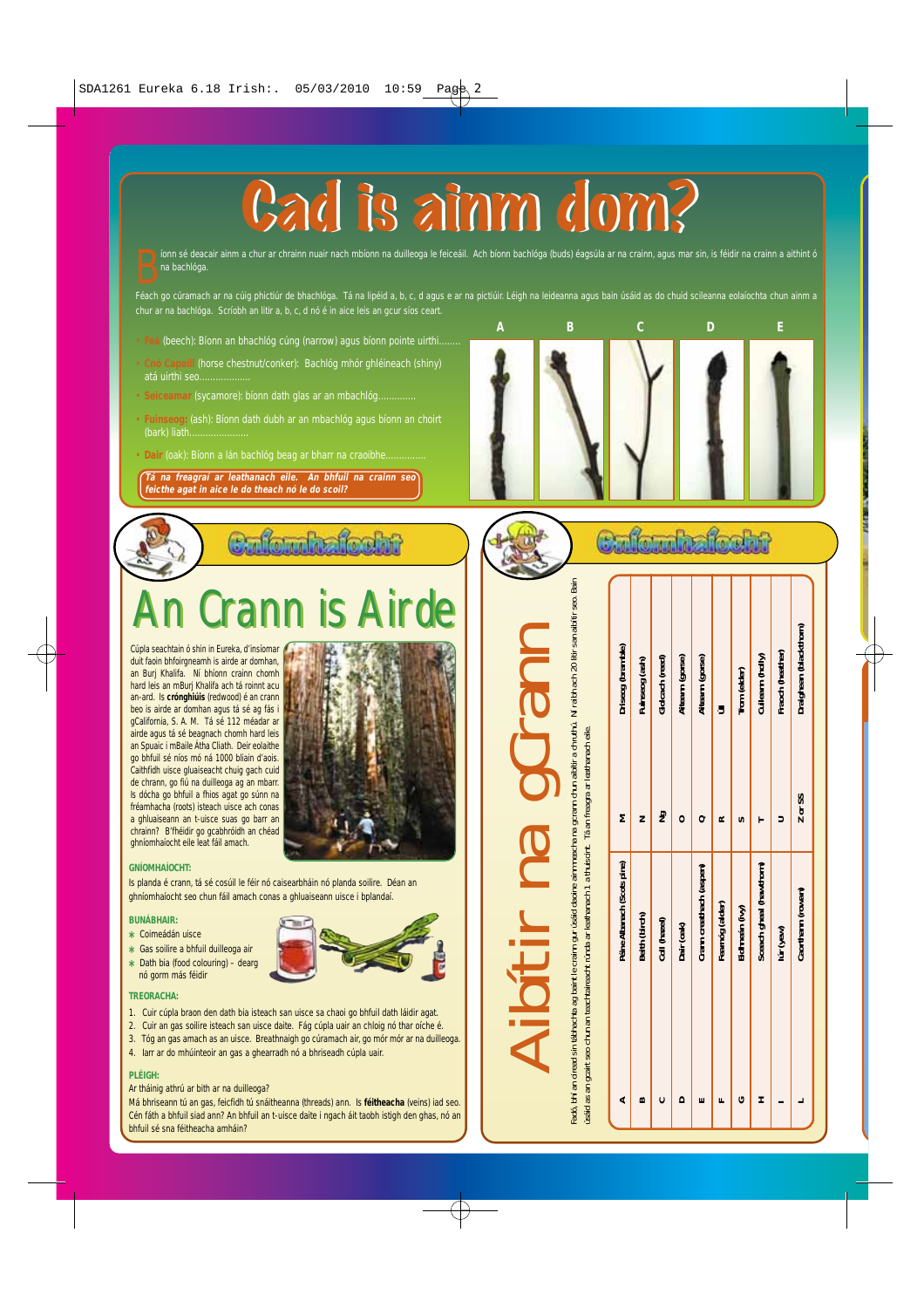# An Crann is Sine ar Domhan



Le déanaí, tháinig eolaithe ar chrann atá 13,000 bliain d'aois. Ceapann roinnt eolaithe go mb'fhéidir go bhfuil sé níos sine ná sin! Is é an crann seo an rud beo is sine ar domhan. Is crann darach é i gCalifornia Theas, ach tá sé níos cosúla le tor (bush) ná leis an gcrann sa phictiúr. Is dócha gur thosaigh sé ag fás nuair a bhí formhór an domhain faoi chlúdach oighearshrutha (glacier).

# Fíricí Fónta Fíricí Fónta

- **• An crann is sine in Éirinn: Crann iúir i gCo. Loch Garman. Ceapann daoine go bhfuil sé os cionn 1000 bliain d'aois.**
- **• An crann is airde in Éirinn: Giúis Dhúghlais (Douglas Fir) ag Powerscourt i gCo. Chill Mhantáin. Tá sé os cionn 50 méadar ar airde.**
- **• Fadó, rinne fiaclóirí fiacla bréige as adhmad.**
- **• Bhí crainn ag fás ar an domhan i bhfad sular tháinig na dineasáir.**
- **• Níl rud ar bith beo ann atá níos mó ná crann.**
- **• Ceapann eolaithe áirithe go bhfuil crainn ag fás níos tapúla anois mar gheall ar an téamh domhanda.**
- **• Coinníonn fréamhacha an chrainn an ithir (soil) le chéile. Má ghearraimid anuas an iomarca crann, caillfimid a lán ithreach agus beidh sciorrthaí talún (landslides) ann.**

# Arbh eol duit? Arbh eol duit?

Tá a fhios ag gach duine go n-úsáidimid adhmad na gcrann chun troscán, doirse agus frámaí fuinneoige a dhéanamh. Ach an raibh a fhios agat gur féidir rudaí úsáideacha a dhéanamh as gach cuid den chrann? Is féidir níos mó ná 5000 rud a dhéanamh as crainn.

Féach ar an liosta agus cuir tic leis na rudaí a dhéanaimid as crainn (go hiomlán nó cuid de). Tá an freagra ar leathanach eile.

 $\Box$ 

 $\Box$ 

 $\Box$ 

 $\Box$ 

 $\Box$  $\Box$  $\Box$ 

- Taos fiacla • Snasán bróg • Cosmaidí • Leathar • Guma coganta • Seampú
- Páipéar nuachta
- Péint
- Cannaí Stain
- $\Box$  $\Box$ • Ola gréine
- Léarscáileanna • Ceallafán • Fáiscíní páipéir

• Páipéar balla • Ciarsúir pháipéir • Irisleabhair

 $\Box$ 

 $\Box$ 

 $\Box$ 

 $\Box$ 

- Féilirí
- Leabhair
- Cumhráin
- Corc



**Freagra ar an teachtaireacht: Dia duit Freagraí Cad is ainm dom? A:Seiceamar, B:Dair, C:Feá, D:Cnó Capaill, E:Fuinseog**